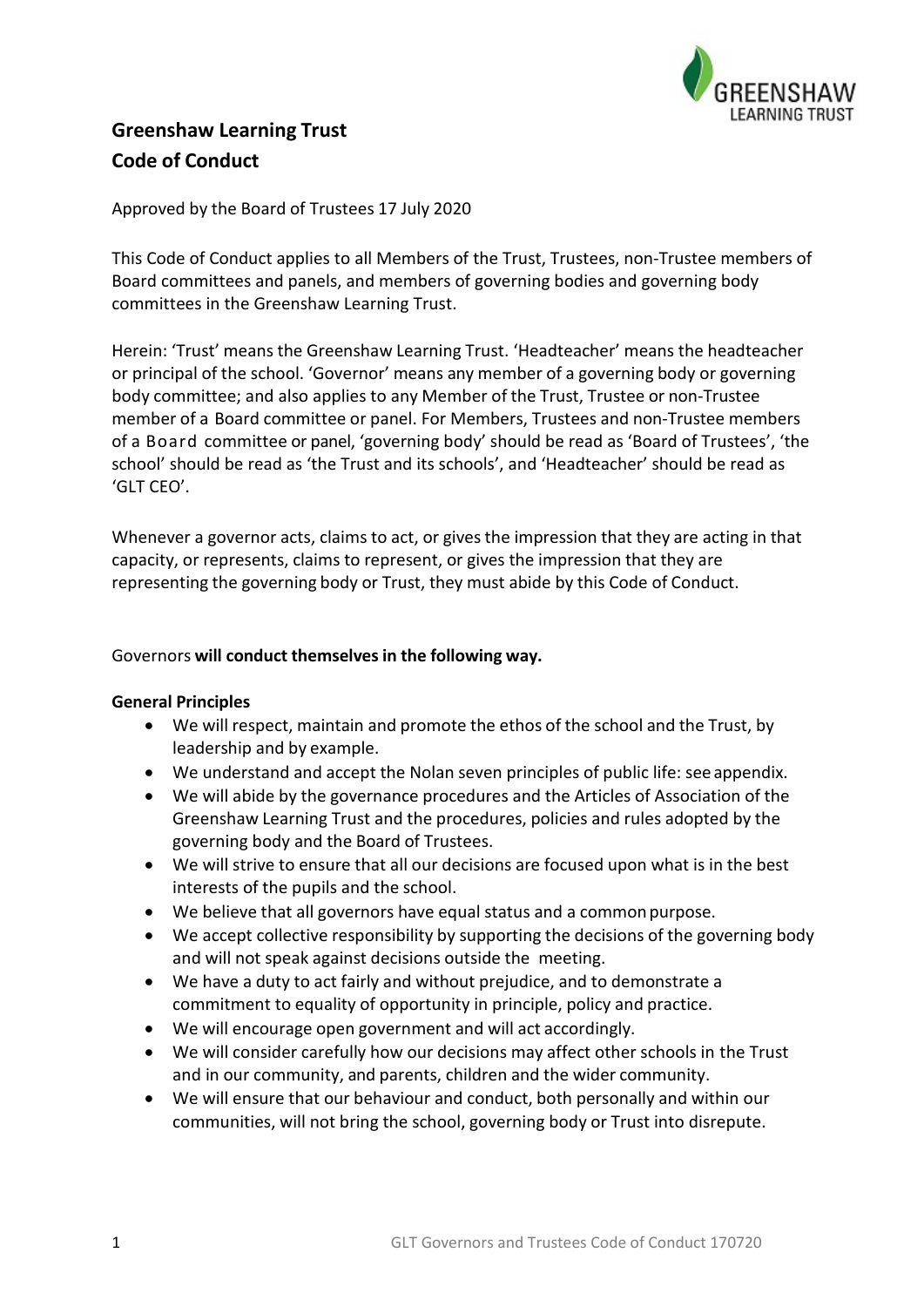# **Role of Governors**

- We will not act individually or speak on behalf of the governing body, except where the governing body has given us specific authority to do so.
- We recognise the need for governors who have been so authorised by the governing body to act on behalf of the governing body in urgent situations.
- In carrying out any role as a member of the governing body we will take account of the views of other governors and answer their queries.
- We recognise and respect the headteacher's responsibility for the implementation of policy, day-to-day management of the school and the implementation of the curriculum.
- We will abide by and actively encourage all policies and practices that safeguard and promote the welfare of children and young people.

# **Commitment**

- We acknowledge that accepting office as a governor involves the commitment of significant amounts of time and energy.
- We will involve ourselves actively in the work of the governing body, attend regularly and accept our fair share of responsibilities, including service on committees and working groups.
- We will get to know the school and take opportunities to involve ourselves in the life of the school.
- When we visit the school on governing body business we will comply with any governor's visit policy and protocols the governing body and/or Trust has adopted.

## **Relationships**

- We will strive to work cooperatively as a team.
- We will act in a way that is fair and unbiased and treat everyone equally, with courtesy and respect.
- We will give our views openly and honestly and encourage the open expression of views at meetings.
- We will support the chair in their role of ensuring that the functions of the governing body are conducted appropriately.
- We will seek to develop effective working relationships with the headteacher, staff and parents, and with the Trust and its various stakeholders.

# **Confidentiality**

- We will observe complete confidentiality in any matters where the governing body decides it is necessary or that concern specific individuals, inside or outside school.
- We will exercise the greatest prudence at all times when discussions regarding school business arise outside a governing body meeting.
- We will not reveal the details of the discussions at governing body meetings or any governing body vote.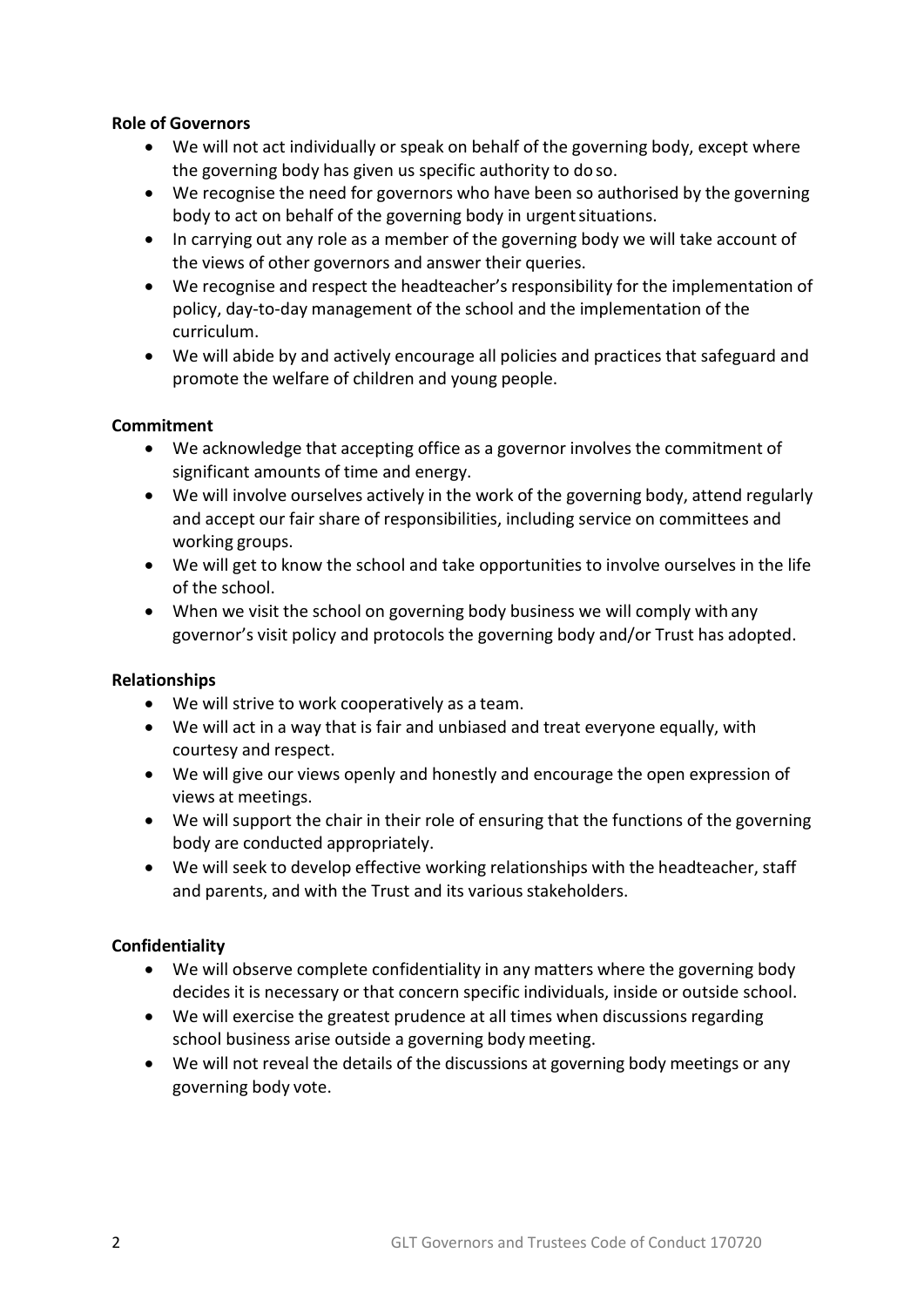## **Interests**

- We will abide by the *GLT Declaration of Interests Policy*.
- We will declare any relevant interest and will leave the meeting if that interest may conflict with our duty to act solely in the interests of the school or the governing body.
- We will act in the best interests of the school and of the Trust as a whole, and not as a representative of any group.

# **Safeguarding**

- We recognise our duty to safeguard and promote the welfare and safety of all children in the care of the Trust and its schools, and will abide by the *GLT Safeguarding Policy*.
- We will at all times take responsible for our own actions and behaviour andavoid any conduct which would lead any reasonable person to question our motives or intentions.

# **Data Protection and Information Security**

- We will abide by the *GLT Data Protection Policy* and relevant ICT Usage Policy.
- We will take all reasonable precautions to protect information stored electronically on personal devices (e.g. laptops or tablets) and in paper format stored at home and in transit to and from school.
- We will report any lost or stolen information or documentation to the Greenshaw Learning Trust Data Protection Officer.

# **Breach of this Code**

- If we believe this Code has been breached, we will raise this issue with the chair of the governing body, the clerk to the governing body or the Clerk to the Board.
- We understand that any breach of the Code may be referred to a disciplinary committee of the Board of Trustees and may lead to suspension or removal from the governing body.